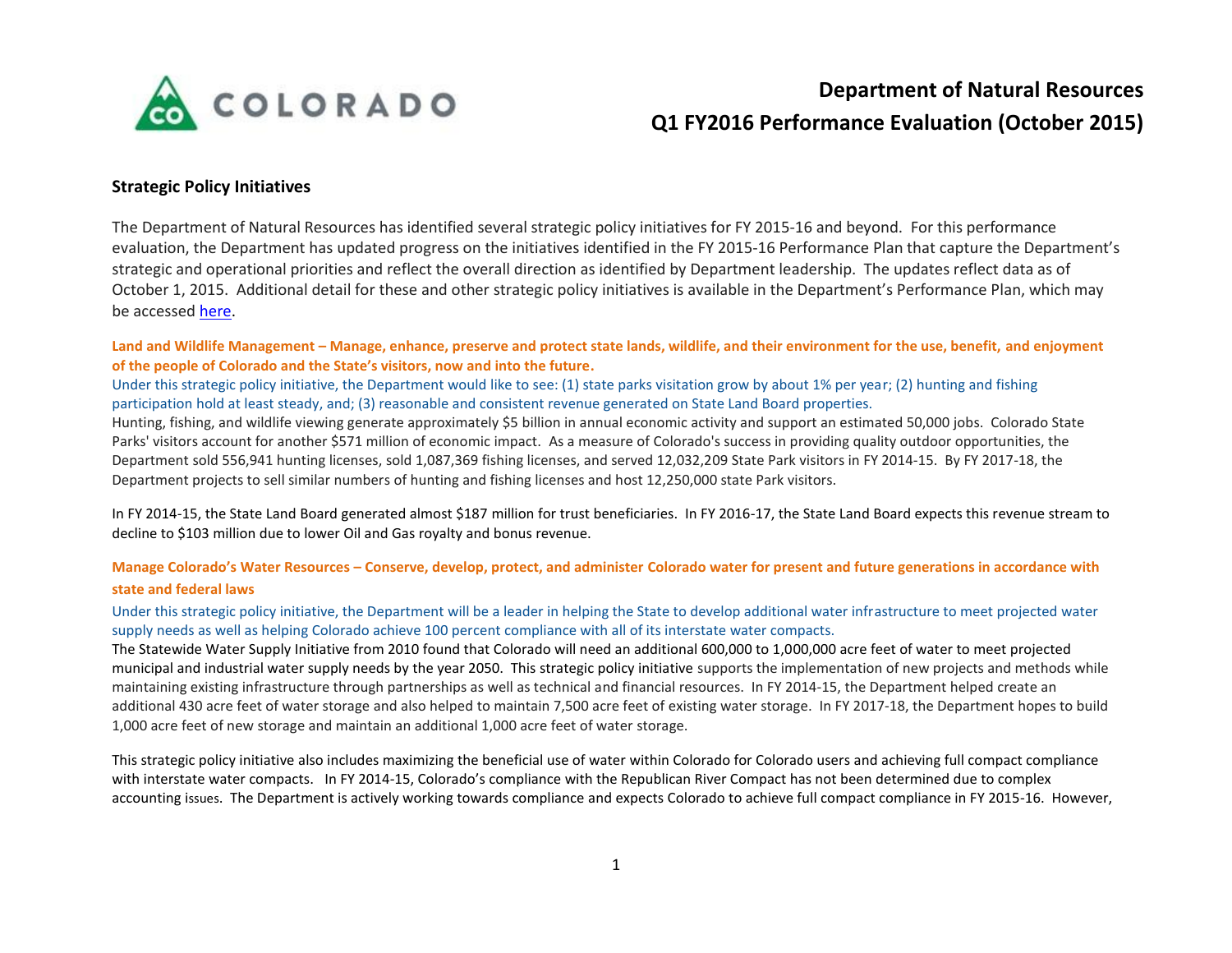

# **Department of Natural Resources Q1 FY2016 Performance Evaluation (October 2015)**

the Republican River Compact is on a 5-year rolling average and while Colorado aims for 100 percent compliance, this could change in the future depending on a number of factors, including weather, which cannot be controlled.

**Minerals and Energy Regulation – Balance the responsible and efficient development of the State's energy and mineral resources with the protection of public health, safety, welfare, and the environment including wildlife, from the negative impacts associated with resource development.** The Department will inspect oil and gas wells an average of once every 1.5 years, with higher risk oil and gas activities (wellpad construction, hydraulic fracturing, and flowback operations) being inspected at least once.

Through its permitting, monitoring, enforcement, and restoration efforts, the Colorado Oil and Gas Conservation Commission (COGCC) seeks to encourage innovative technologies and practices that reduce environmental impacts. In FY 2014-15, the COGCC improved inspection frequency to an average of once every 1.5 years (up from once every 1.8 years in FY 2013-14). With additional field inspectors approved as part of the FY 2015-16 budget, the Department hopes to reduce inspection frequency to once every 1.4 years on average by FY 2017-18. The COGCC is also taking steps to reduce median permit processing times to 45 days.

## **Operational Measures**

#### **Major Program Area – State Land Board**

### **Process – Management of an endowment of "trust" land assets held in perpetual, intergenerational public trust for the financial support of Colorado's public schools and other public entities**

| <b>Measure</b>        | <b>FY11</b>   | <b>FY12</b>   | <b>FY13</b>   | <b>FY14</b>   | <b>FY15</b>   | Q1           | 1-Year        | 3-Year       |
|-----------------------|---------------|---------------|---------------|---------------|---------------|--------------|---------------|--------------|
|                       | Actual        | Actual        | Actual        | Actual        | Actual        | <b>FY16</b>  | Goal          | Goal         |
| Total revenue         | \$122,777,917 | \$146,309,540 | \$124,939,389 | \$173,603,522 | \$186,923,371 | \$34,530,549 | \$136,486,941 | \$77,376,323 |
| Non-recurring revenue | \$108,699,082 | \$130,982,147 | \$107,225,708 | \$155,898,924 | \$167,008,208 | \$29,816,433 | \$114,600,158 | \$53,345,375 |
| Recurring revenue     | \$14,078,835  | \$15,327,393  | \$17,713,681  | \$17,704,598  | \$19,915,163  | \$4,7141,116 | \$21,886,783  | \$24,030,948 |

As illustrated in the revenue amounts, a high percentage of the State Land Board revenues are from "non-recurring" revenue streams. These revenue streams consist of bonus payments and royalties related to depleting minerals such as coal, oil and gas, and solid minerals. "Recurring" lease revenue consists of agricultural, commercial, recreational, renewable energy, water, and other contract revenue from right-of-ways and ecosystem services. Based on year-to-date data and the low current prices of oil and gas, the State Land Board now expects to earn about \$154.3 million in total revenue in FY 2015-16.

#### **Major Program Area – Colorado Parks and Wildlife Process – Provide Outdoor Recreation**

| <b>Measure</b>             | Y11        | <b>FY12</b>           | <b>FY13</b> | Y14        | <b>FY15</b> | Q <sub>1</sub> | 1-Year                | 3-Year     |
|----------------------------|------------|-----------------------|-------------|------------|-------------|----------------|-----------------------|------------|
|                            | Actual     | Actual                | Actual      | Actual     | Actual      | <b>FY16</b>    | Goal                  | Goal       |
| <b>State Park visitors</b> | 12.383.520 | 733 771<br>$+2.23.21$ | 11,501,520  | 11,948,406 | 12,032,209  | 5,600,250      | non non<br>LZ,UUU,UUU | 12,250,000 |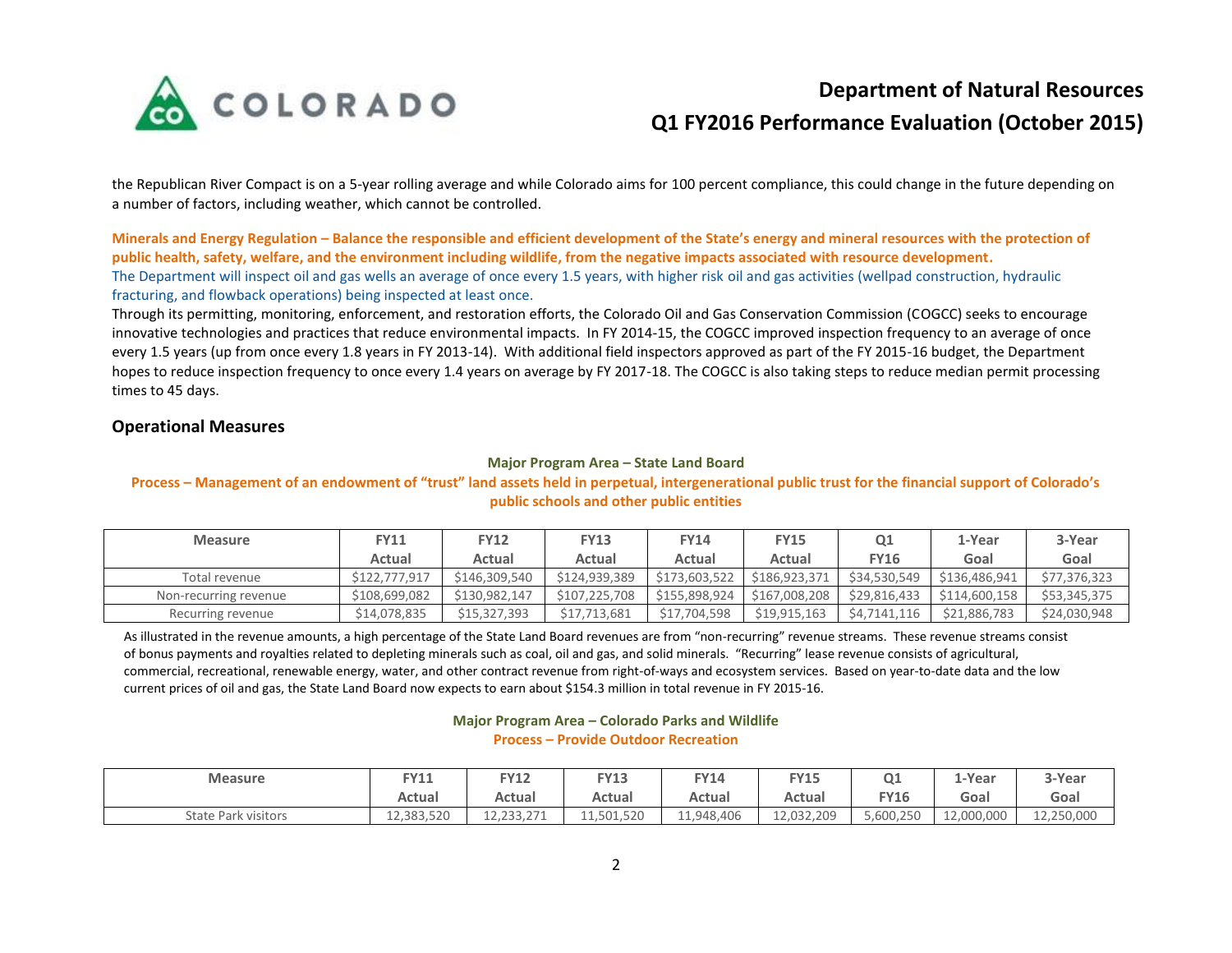

# **Department of Natural Resources**

# **Q1 FY2016 Performance Evaluation (October 2015)**

| Number of hunting licenses issued | 535,893 | 529.618   | 537,371   | 553,826   | 556,941   | 123.483 | 530.000   | 530,000   |
|-----------------------------------|---------|-----------|-----------|-----------|-----------|---------|-----------|-----------|
| Number of fishing licenses issued | 988,291 | 1,050,721 | 1,049,557 | 1,085,445 | 1,087,369 | 453,496 | 1,050,000 | 1,050,000 |

The majority of hunting licenses are accounted for in the  $2^{nd}$  quarter (big game season) and the  $4^{th}$  quarter (limited license draws) of each fiscal year.

#### **Major Program Area – Colorado Water Conservation Board**

### **Process – Facilitating planning and dialogue at the basin and statewide level, undertaking studies and analyses related to Colorado's water supplies and demands**

| <b>Measure</b>                                    | <b>FY11</b><br>Actual | <b>FY12</b><br>Actual | <b>FY13</b><br>Actual | <b>FY14</b><br>Actual | <b>FY15</b><br>Actual | Q1<br><b>FY16</b> | 1-Year<br>Goal | 3-Year<br>Goal |
|---------------------------------------------------|-----------------------|-----------------------|-----------------------|-----------------------|-----------------------|-------------------|----------------|----------------|
| Water Project Loans: Number of new<br>loans       | 12                    |                       | 18                    | 53                    |                       |                   | 20             | 20             |
| Water Project Loans: Dollar value of new<br>loans | \$15,300,000          | \$17,900,000          | \$37,300,000          | \$107,300,000         | \$24,800,000          | \$12,874,910      | \$30,000,000   | \$30,000,000   |

#### **Major Program Area – Division of Water Resources**

### **Process – Field staff work in each basin to ensure accurate water operations to assess water availability for well permit applications**

| <b>Measure</b>                                      | FY11    | <b>FY12</b> | <b>FY13</b> | Y14     | <b>FY15</b> | Q1  | L-Year  | 3-Year  |
|-----------------------------------------------------|---------|-------------|-------------|---------|-------------|-----|---------|---------|
|                                                     | Actual  | Actual      | Actual      | Actual  | Actual      | Y16 | Goal    | Goal    |
| Number of water right and structure<br>observations | 421,382 | 450,879     | 460,646     | 467,002 | 512,574     | N/A | 515,000 | 520,000 |

The measures reflect a gradually increasing number of water rights and structures which require observations. Quarterly data is not available. Water year records are complied on an annual basis.

#### **Process – Interstate Compact Enforcement**

| <b>Measure</b>          | TVA<br>. | <b>FY12</b> | <b>FY13</b> | Y14    | EV <sub>1</sub> F<br>د ۲۰ | Q <sub>1</sub> | .-Year | 3-Year |
|-------------------------|----------|-------------|-------------|--------|---------------------------|----------------|--------|--------|
|                         | Actual   | Actual      | Actual      | Actual | Actual                    | EVAC<br>∙Y⊥b   | Goal   | Goal   |
| Full compact compliance | 88.0%    | 88.0%       | 88.0%       | 88.0%  | 88.0%                     | N/A            | 100%   | 100.0% |

The benchmark for both FY 2015-16 and FY 2017-18 is 100 percent compact compliances. In this regard, Colorado is currently in full compliance with all U.S. Supreme Court Decrees, all agreements and eight out of its nine interstate water compacts. Colorado's compliance with the Republican River Compact has not been determined due to complex accounting issues but DNR continues to take a number of actions to remedy the situation.